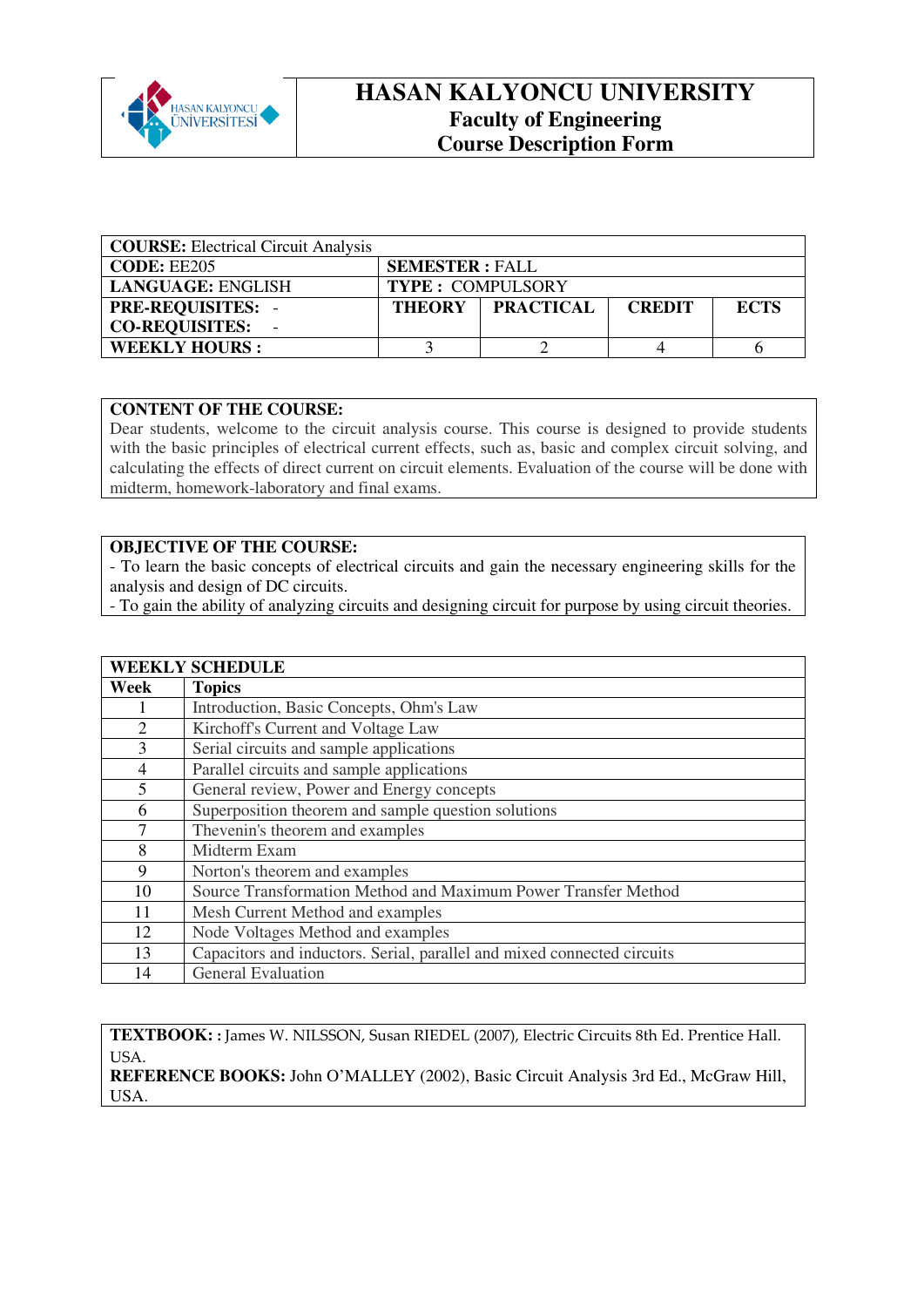| <b>EVALUATION SYSTEM:</b>    |                 |                |  |  |  |
|------------------------------|-----------------|----------------|--|--|--|
| <b>IN-TERM STUDIES</b>       | <b>QUANTITY</b> | PERCENTAGE (%) |  |  |  |
| Midterm Exam                 |                 | 30             |  |  |  |
| Quiz                         | 3               | 15             |  |  |  |
| Laboratory works             | 13              | 15             |  |  |  |
| Final Exam                   |                 | 40             |  |  |  |
| <b>TOTAL</b>                 | 18              | 100            |  |  |  |
| <b>CONTRIBUTION OF</b>       |                 | 60             |  |  |  |
| <b>INTERM STUDIES TO</b>     | 17              |                |  |  |  |
| <b>OVERALL GRADE</b>         |                 |                |  |  |  |
| <b>CONTRIBUTION OF FINAL</b> |                 | 40             |  |  |  |
| <b>EXAMINATION TO</b>        |                 |                |  |  |  |
| <b>OVERALL GRADE</b>         |                 |                |  |  |  |
| <b>TOTAL</b>                 | 18              | 100            |  |  |  |

| <b>COURSE CATEGORY:</b>        | PERCENTAGE (%) |
|--------------------------------|----------------|
| Mathematics and Basic Sciences | 40             |
| Engineering                    | 40             |
| <b>Engineering Design</b>      | 20             |
| Social Sciences                |                |

| <b>TABLE OF ECTS / WORKLOAD:</b>                           |                 |                           |                          |
|------------------------------------------------------------|-----------------|---------------------------|--------------------------|
| <b>Activities</b>                                          | <b>QUANTITY</b> | <b>Duration</b><br>(Hour) | <b>Total</b><br>Workload |
| <b>Course Duration</b>                                     | 13              |                           | 39                       |
| Hours for off-the-classroom study (Pre-study,<br>practice) | 14              |                           | 98                       |
| Laboratory works                                           | 13              | $\overline{2}$            | 26                       |
| Mid-term                                                   |                 | 1,5                       | 1,5                      |
| Final examination                                          |                 | 1,5                       | 1,5                      |
| Quiz                                                       | 3               |                           | 3                        |
| <b>Total Work Load</b>                                     |                 |                           | 169                      |
| <b>Total Work Load / 30</b>                                |                 |                           | 5,63                     |
| <b>ECTS Credit of the Course</b>                           |                 |                           | 6                        |

|                 | PO <sub>1</sub>                                | PO <sub>2</sub> | <b>PO3</b> | PO <sub>4</sub> | <b>PO5</b> | <b>PO6</b> | PO <sub>7</sub> | PO <sub>8</sub> | PO <sub>9</sub> | <b>PO10</b> | PO11 |
|-----------------|------------------------------------------------|-----------------|------------|-----------------|------------|------------|-----------------|-----------------|-----------------|-------------|------|
| LO1             |                                                |                 |            |                 |            |            |                 |                 |                 |             |      |
| LO2             |                                                |                 |            |                 |            |            |                 |                 |                 |             |      |
| LO3             |                                                |                 |            |                 |            |            |                 |                 |                 |             |      |
| LO4             |                                                |                 |            |                 |            |            |                 |                 |                 |             |      |
| LO <sub>5</sub> |                                                |                 |            |                 |            |            |                 |                 |                 |             |      |
|                 | PO: Program Outcomes   LO: Learning Outcomes   |                 |            |                 |            |            |                 |                 |                 |             |      |
|                 | Values: 0: None   1: Low   2: Medium   3: High |                 |            |                 |            |            |                 |                 |                 |             |      |

| <b>INSTRUCTOR(S):</b>         | Asst. Prof. Dr. Ulas GÜLEC |
|-------------------------------|----------------------------|
| <b>FORM PREPARATION DATE:</b> | 22.05.2019                 |